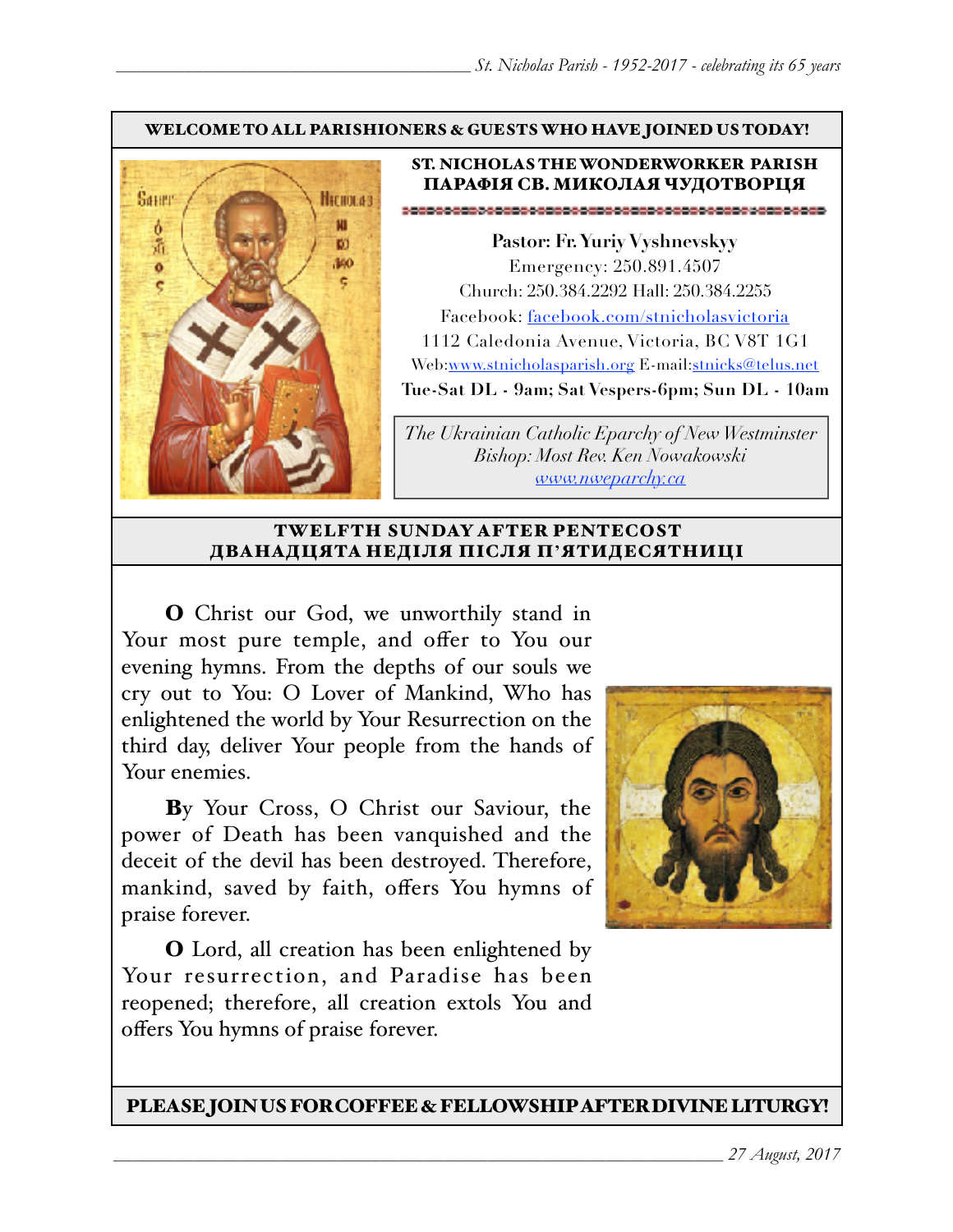| <b>SUNDAY HYMNS</b>                                                                                                                                                                                                                                                                          |                 |                                                             |                                                                                                                                                                                                                                    |                                                             |                |  |
|----------------------------------------------------------------------------------------------------------------------------------------------------------------------------------------------------------------------------------------------------------------------------------------------|-----------------|-------------------------------------------------------------|------------------------------------------------------------------------------------------------------------------------------------------------------------------------------------------------------------------------------------|-------------------------------------------------------------|----------------|--|
| <b>OPENING HYMN</b>                                                                                                                                                                                                                                                                          |                 |                                                             | Увійди, Єрею / Come My Friends pg. 238-239                                                                                                                                                                                         |                                                             |                |  |
| <b>COMMUNION HYMN</b>                                                                                                                                                                                                                                                                        |                 | Вірую, Господи / I Do Believe pg. 246-247                   |                                                                                                                                                                                                                                    |                                                             |                |  |
| <b>CLOSING HYMN</b>                                                                                                                                                                                                                                                                          |                 | Боже Великий, Єдиний рg. 264                                |                                                                                                                                                                                                                                    |                                                             |                |  |
| Please join us today in singing our Sunday hymns!                                                                                                                                                                                                                                            |                 |                                                             |                                                                                                                                                                                                                                    |                                                             |                |  |
| <b>SUNDAY &amp; DAILY SCHEDULE</b>                                                                                                                                                                                                                                                           |                 |                                                             |                                                                                                                                                                                                                                    |                                                             |                |  |
| SUNDAY, August 27                                                                                                                                                                                                                                                                            |                 | Divine Liturgy - for the Parishioners of St Nicholas Parish |                                                                                                                                                                                                                                    | 10:00 AM                                                    |                |  |
| MONDAY, August 28                                                                                                                                                                                                                                                                            |                 | <b>NO SERVICES</b>                                          |                                                                                                                                                                                                                                    |                                                             |                |  |
| TUESDAY, August 29                                                                                                                                                                                                                                                                           |                 | Divine Liturgy of St. John Chrysostom                       |                                                                                                                                                                                                                                    |                                                             | 9:00 AM        |  |
| WEDNESDAY, August 30                                                                                                                                                                                                                                                                         |                 | Divine Liturgy of St. John Chrysostom                       |                                                                                                                                                                                                                                    |                                                             | 9:00 AM        |  |
| THURSDAY, August 31                                                                                                                                                                                                                                                                          |                 | Divine Liturgy of St. John Chrysostom                       |                                                                                                                                                                                                                                    |                                                             | 9:00 AM        |  |
| FRIDAY, September 1                                                                                                                                                                                                                                                                          |                 |                                                             | Divine Liturgy of St. John Chrysostom                                                                                                                                                                                              |                                                             | 9:00 AM        |  |
| SATURDAY, September 2                                                                                                                                                                                                                                                                        |                 | Divine Liturgy of St. John Chrysostom<br><b>Vespers</b>     |                                                                                                                                                                                                                                    | 9:00 AM<br>6:00 PM                                          |                |  |
| SUNDAY, September 3                                                                                                                                                                                                                                                                          |                 |                                                             |                                                                                                                                                                                                                                    | Divine Liturgy - for the Parishioners of St Nicholas Parish |                |  |
| Please Note: to request a Divine Liturgy for a special intention, please see Fr. Yuriy to arrange for it!                                                                                                                                                                                    |                 |                                                             |                                                                                                                                                                                                                                    |                                                             |                |  |
| <b>SUNDAY EPISTLE READERS</b>                                                                                                                                                                                                                                                                |                 |                                                             |                                                                                                                                                                                                                                    |                                                             |                |  |
| <b>DATE</b>                                                                                                                                                                                                                                                                                  | <b>READING</b>  |                                                             |                                                                                                                                                                                                                                    | <b>UKRAINIAN</b><br><b>ENGLISH</b>                          |                |  |
| SUNDAY, August 27                                                                                                                                                                                                                                                                            | 1 Cor. 15:1-11  |                                                             | Motria Koropecky                                                                                                                                                                                                                   | Peter Iwanuck                                               |                |  |
| SUNDAY, September 3                                                                                                                                                                                                                                                                          | 1 Cor. 16:13-24 | Yuliya Pelekhata                                            |                                                                                                                                                                                                                                    | Caroline Smudy                                              |                |  |
| SUNDAY, September 10                                                                                                                                                                                                                                                                         | Gal. 6:11-18    | Glikeria Iwanuck                                            |                                                                                                                                                                                                                                    | Rita Vanderven                                              |                |  |
| SUNDAY, September 17                                                                                                                                                                                                                                                                         | Gal. 2:16-20    | Andrij Pelekhatyi                                           |                                                                                                                                                                                                                                    |                                                             | Darryl Huculak |  |
| Thank you, Epistle readers, for your service in proclaiming God's Word!                                                                                                                                                                                                                      |                 |                                                             |                                                                                                                                                                                                                                    |                                                             |                |  |
| PARISH COUNCIL EXECUTIVE                                                                                                                                                                                                                                                                     |                 |                                                             | PASTORAL MINISTRY & HOLY MYSTERIES                                                                                                                                                                                                 |                                                             |                |  |
| CHAIRPERSONAlec Rossa - 250.472.3374<br>SECRETARYCindy Lazaruk - 778.677.9072<br>FINANCIAL SECRETARYDavid Newberry - 250.598.8197<br>FUNDRAISING/HALL RENTALRobert Herchak - 250.386.7872<br>MAINTENANCEMurray Chapman - 250.658.4769<br>LITURGICAL COMMITTEEMotria Koropecky - 250.658.3051 |                 |                                                             | CONFESSIONS1/2 hour before Liturgy<br>BAPTISMSby appointment<br>MARRIAGESsix months notice should<br>be given to the parish priest, and he should be<br>contacted before any other arrangements are made<br>FUNERALSby appointment |                                                             |                |  |
| MEMBER AT LARGELiliia Palyvoda - 250.857.1683<br>VIBRANT PARISHDarlene DeMerchant - 250.727.3837<br>Bequests & Wills: Leaving a bequeath is a process of giving a donation through your will. It is                                                                                          |                 |                                                             |                                                                                                                                                                                                                                    |                                                             |                |  |
|                                                                                                                                                                                                                                                                                              |                 |                                                             |                                                                                                                                                                                                                                    |                                                             |                |  |

simply a distribution from your estate to a charitable organization through your last will and testament. It can be as small or as large a donation as you wish. It is important that you talk to your lawyer about the process. In your kindness please remember St Nicholas the Wonderworker Ukrainian Catholic Church in your bequeath and will. If anyone wishes to make such a bequeath in their will, the following clause may be included or added to a will: "I give, devise, and bequeath to St Nicholas the Wonderworker Ukrainian Catholic Parish - 1112 Caledonia Avenue, Victoria BC, V8T 1G1, the sum of \$  $\qquad \qquad$  (or  $\qquad \qquad$  % of my estate), to be used for the benefit of the parish and it's pastoral activities."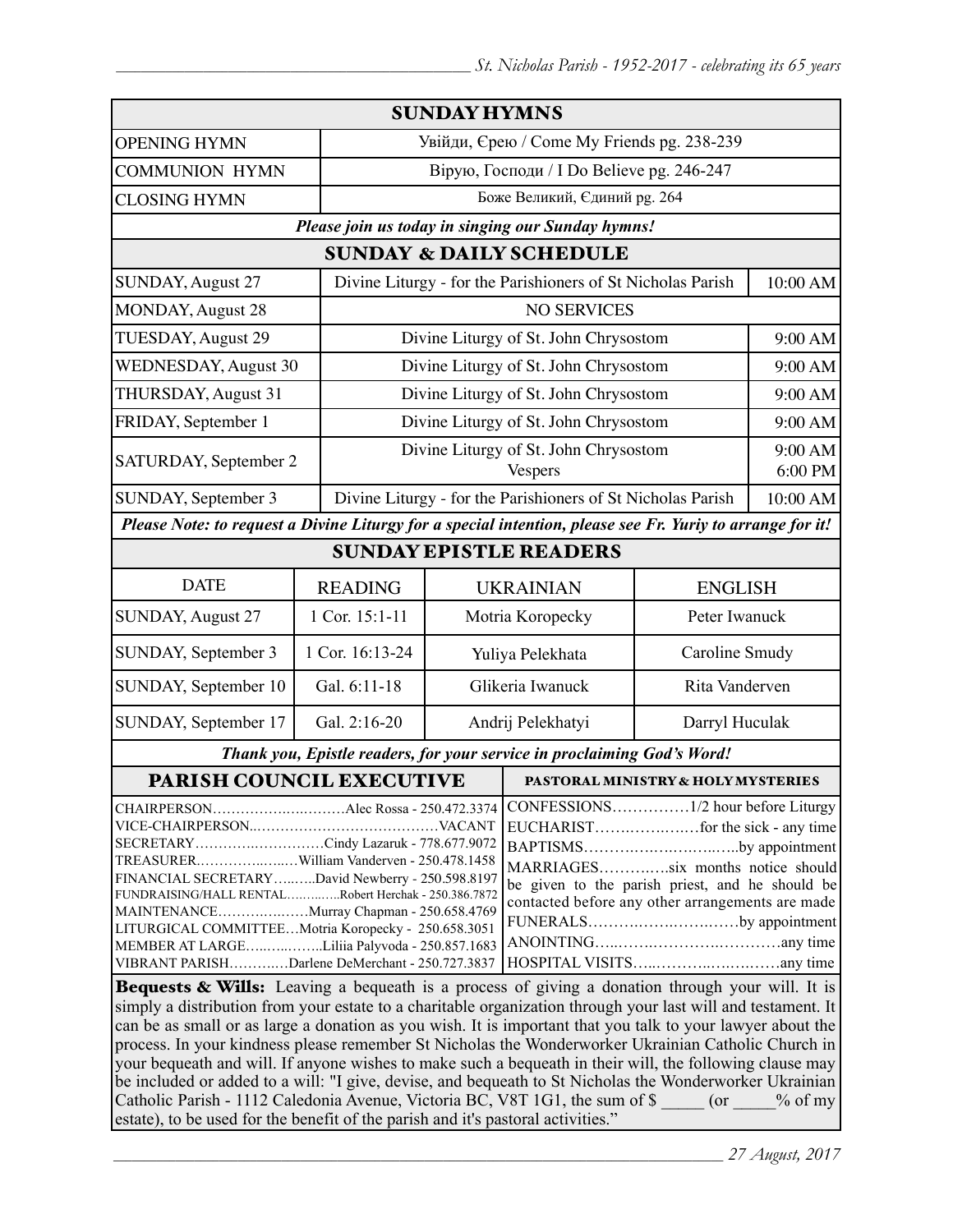## **Vibrant Parish Prayer**

**O** God, Creator of Heaven and Earth! Because of your indescribable love for us, you sent your Only-Begotten Son, Our Lord and Saviour, Jesus Christ - The Way, The Truth, and The Life and our Salvation. In His name, we turn to You. Strengthen our hearts and minds in Christian love and in unity of purpose as we strive to build a Vibrant Parish. Give us the grace to model our lives according to the Word of God. Instill in us the desire to pray and to celebrate the Holy Mysteries as one Christian Family in our Parish Community. Inspire us to follow Your great command to be a servant to the less fortunate among us! Grant this, O Lord, through the mercies and love for mankind of Your Only-Begotten Son with whom You are blessed, together with Your All-Holy, Good and Life-Giving Spirit, now and forever and ever. Amen!



## **The Vibrant Parish**

**A Place To Encounter The Living Christ** Through the word, the Holy Mysteries & Prayer, Serving One's Neighbor, Leadership Fostering & Serving Unity and Missionary Spirit (His Beatitude Sviatoslav)



### **Молитва Живої Парафії**

**Г**осподи Ісусе Христе, Пастирю Добрий, як колись Ти пригорнув заблуканих овечок, щоб вони пізнали Твій голос і були Твоїм стадом, так і сьогодні глянь ласкаво з небесних висот на нашу парафію та зішли на неї Твого Святого Духа, щоб вона була місцем пізнання радості Доброї Новини. Скріплюй нас Твоєю присутністю та єднай нас кожночасно в молитві. Даруй нам духа служіння ближньому, щоб у нашій парафії кожний міг зустріти Тебе, милостивого Бога. Благослови наш духовний провід Твоєю мудрістю і дай, щоб ніхто з нас не шкодував ні часу, ні талантів, ні матеріальних дібр для розбудови Твого царства. Єднай нас у мирі та злагоді, щоб ми були Твоєю спільнотою любові. Всели в нас місійного духа, щоб ми стали тим світилом євангельського слова, молитви і добрих діл, що кличе кожного до участі в Божественному житті, щоб славилося, Спасе, Твоє Ім'я з безначальним Твоїм Отцем та пресвятим, благим і животворящим Твоїм Духом нині, і повсякчас, і на віки віків. Амінь.

# DIVINE LITURGY PROPERS

### *The Divine Liturgy - An Anthology for Worship: Liturgy - pg. 388-461; propers - pg. 337*

**Troparion, Tone 3:** Let the heavens be glad, let the earth rejoice,\* for the Lord has done a mighty deed with His arm.\* He trampled death by death. He became the first-born of the dead;\* He saved us from the abyss of Hades\* and granted great mercy to the world.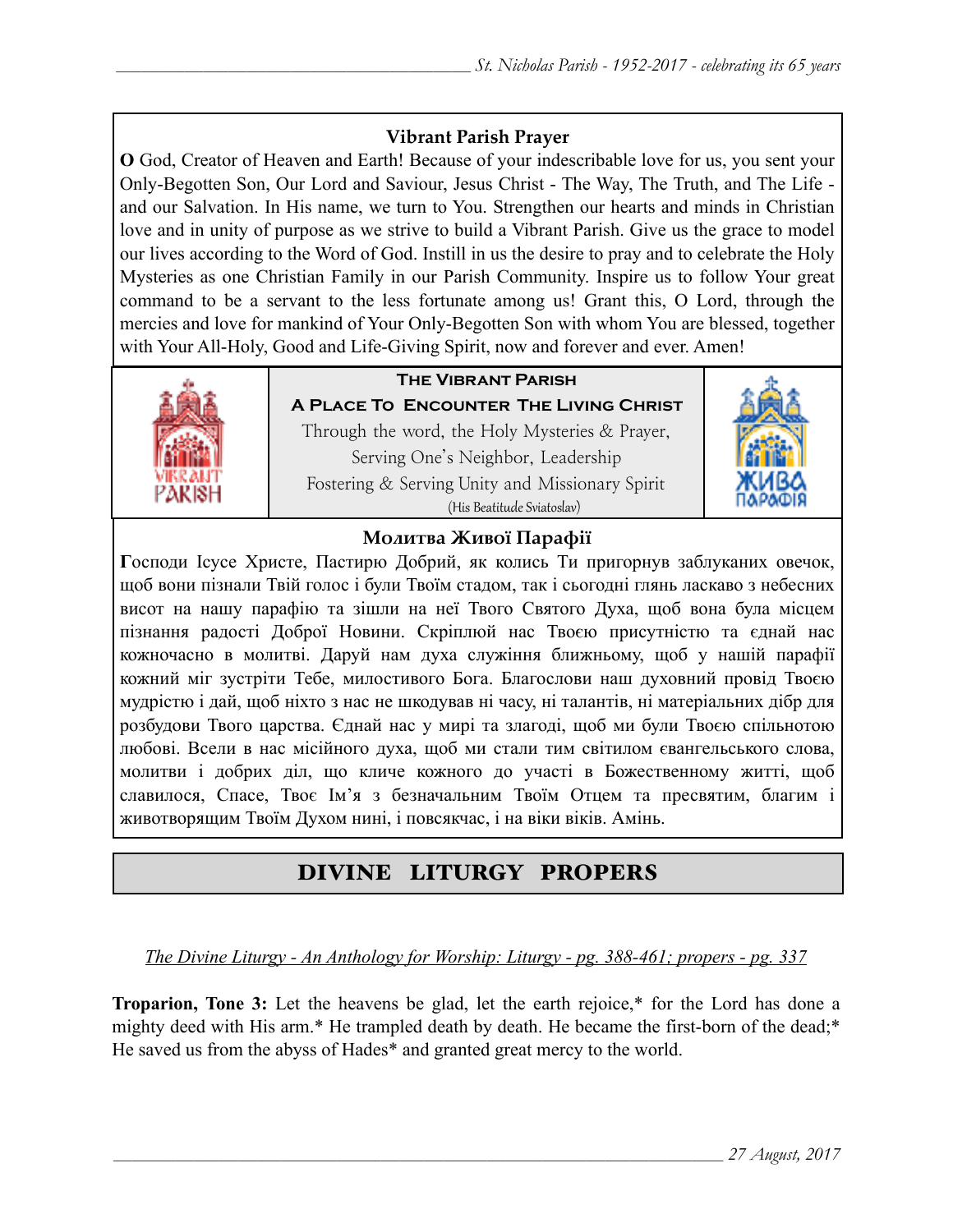**Glory: Kontakion, Tone 3**: You rose from the tomb, O compassionate Lord,\* and led us out from the gates of death.\* Today Adam exults and Eve rejoices,\* and the prophets together with the patriarchs\* unceasingly acclaim the divine might of Your power.

**Now: Theotokion, Tone 3:** Today the Virgin stands before us in the church\* and together with the choirs of saints invisibly prays to God for us.\* Angels are worshipping with hierarchs,\* Apostles exult with prophets,\* for the Mother of God prays in our behalf to the eternal God.

**Prokeimenon, Tone 3:** Sing to our God, sing; sing to our King, sing. *Verse:* Clap your hands, all you nations; shout unto God with the voice of joy.

**Epistle - 1 Cor. 15:1-11 - A Reading from the 1st Letter of Saint Apostle Paul to Corinthians:** Brothers and Sisters*,* now I should remind you, of the good news that I proclaimed to you, which you in turn received, in which also you stand, through which also you are being saved, if you hold firmly to the message that I proclaimed to you—unless you have come to believe in vain. For I handed on to you as of first importance what I in turn had received: that Christ died for our sins in accordance with the scriptures, and that he was buried, and that he was raised on the third day in accordance with the scriptures, and that he appeared to Cephas, then to the twelve. Then he appeared to more than five hundred brothers and sisters at one time, most of whom are still alive, though some have died. Then he appeared to James, then to all the apostles. Last of all, as to someone untimely born, he appeared also to me. For I am the least of the apostles, unfit to be called an apostle, because I persecuted the church of God. But by the grace of God I am what I am, and his grace towards me has not been in vain. On the contrary, I worked harder than any of them—though it was not I, but the grace of God that is with me. Whether then it was I or they, so we proclaim and so you have come to believe.

**Alleluia, Tone 3:** *Verse:* In You, O Lord, have I hoped that I may not be put to shame for ever. *Verse:* Be a protector unto me, O God, and a house of refuge to save me.

**Gospel - Мatthew 19:16-26 -** Now someone approached him and said, "Teacher, what good must I do to gain eternal life?" He answered him, "Why do you ask me about the good? There is only One who is good. If you wish to enter into life, keep the commandments." He asked him, "Which ones?" And Jesus replied, " 'You shall not kill; you shall not commit adultery; you shall not steal; you shall not bear false witness; honor your father and your mother'; and 'you shall love your neighbor as yourself.'" The young man said to him, "All of these I have observed. What do I still lack?" Jesus said to him, "If you wish to be perfect, go, sell what you have and give to (the) poor, and you will have treasure in heaven. Then come, follow me." When the young man heard this statement, he went away sad, for he had many possessions. Then Jesus said to his disciples, "Amen, I say to you, it will be hard for one who is rich to enter the kingdom of heaven. Again I say to you, it is easier for a camel to pass through the eye of a needle than for one who is rich to enter the kingdom of God." When the disciples heard this, they were greatly astonished and said, "Who then can be saved?" Jesus looked at them and said, "For human beings this is impossible, but for God all things are possible."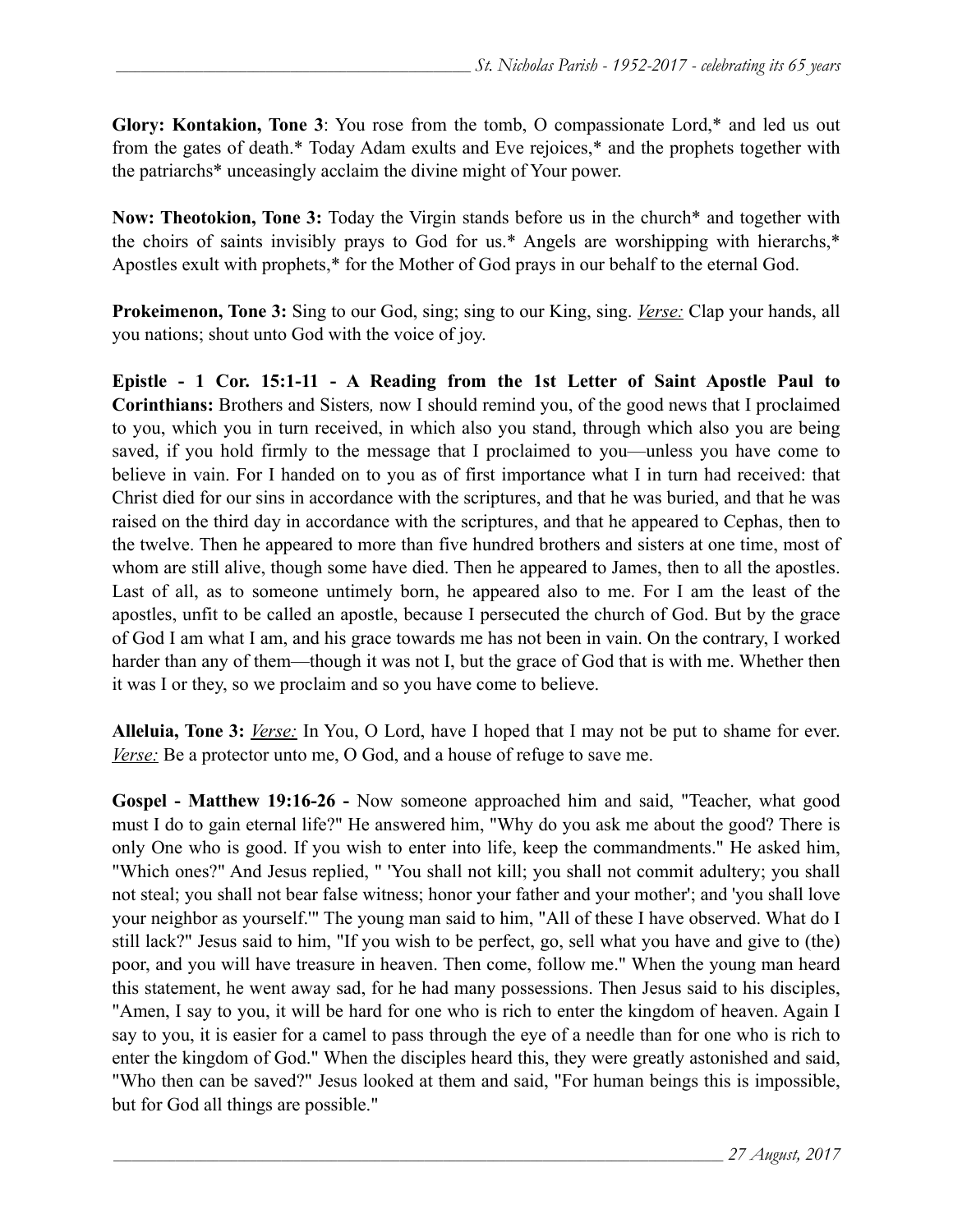**Communion Hymn:** Praise the Lord from the heavens;\* praise Him in the highest.\* Alleluia, alleluia,\* alleluia.

 $\iff$ 

**Тропар, глас 3:** Нехай веселяться небеснії, нехай радуються земляни,\* бо показав владу рукою Своєю Господь,\* Він смертю смерть подолав,\* первістоком з-поміж мертвих став,\* визволив нас із глибин аду,\* і подав світові велику милість.

**Слава: Кондак, глас 3:** Воскрес Ти нині з гробу, Щедрий,\* і нас візвів із брам смерти;\* нині Адам веселиться і радіє Єва,\* разом же і пророки з патріярхами безустанно оспівують\* божественну могутність влади Твоєї.

**І нині: Богородичний, глас 3:** Діва сьогодні стоїть перед нами у храмі\* та з хорами святих невидимо за нас молиться Богу.\* Ангели з архиєреями поклоняються, апостоли ж з пророками радуються;\* бо за нас благає Богородиця споконвічного Бога.

**Прокімен, глас 3:** Співайте Богові нашому, співайте;\* співайте цареві нашому, співайте. *Стих:* Всі народи, заплещіть руками, кликніть до Бога голосом радости.

**Апостол - 1 Кор 15:1-11 - До Коринтян 1-e Послання Святого Апостола Павла Читання:** Браття і сестри, пригадую вам Євангелію, яку я вам проповідував, яку ви і прийняли, в якій і стоїте. Нею ви також спасаєтеся, коли держите її такою, як я вам проповідував; інакше ви увірували надармо. Я бо вам передав найперше те, що й сам прийняв був: що Христос умер за наші гріхи згідно з Писанням; що був похований, що воскрес третього дня за Писанням; що з'явився Кифі, потім дванадцятьом; опісля ж з'явився він більш, як п'ятистам братів разом, більшість яких живе й досі, деякі ж померли. Опісля з'явився Якову, згодом усім апостолам. А наостанку всіх, немов якомусь недоносові, з'явивсь і мені; бо я найменший з апостолів, я недостойний зватись апостолом, бо гонив Церкву Божу. Благодаттю Божою я є те, що є, а благодать його в мені не була марна; бож я працював більше всіх їх, та не я, але благодать Божа, що зо мною. Чи то я, отже, чи то вони, – так ми проповідуємо, і так ви увірували.

**Алилуя, глас 3:** *Стих:* Вислухає тебе Господь у день печалі, захистить тебе ім'я Бога Якова. *Стих:* Господи, спаси царя і вислухай нас, коли будемо взивати до Тебе.

**Євангеліє - Матея 19:16-26 -** І підійшов ось один, і до Нього сказав: Учителю Добрий, що маю зробити я доброго, щоб мати життя вічне? Він же йому відказав: Чого звеш Мене Добрим? Ніхто не є Добрий, крім Бога Самого. Коли ж хочеш ввійти до життя, то виконай заповіді. Той питає Його: Які саме? А Ісус відказав: Не вбивай, не чини перелюбу, не кради, не свідкуй неправдиво. Шануй батька та матір, і: Люби свого ближнього, як самого себе. Говорить до Нього юнак: Це я виконав все. Чого ще бракує мені? Ісус каже йому: Коли хочеш бути досконалим, піди, продай добра свої та й убогим роздай, і матимеш скарб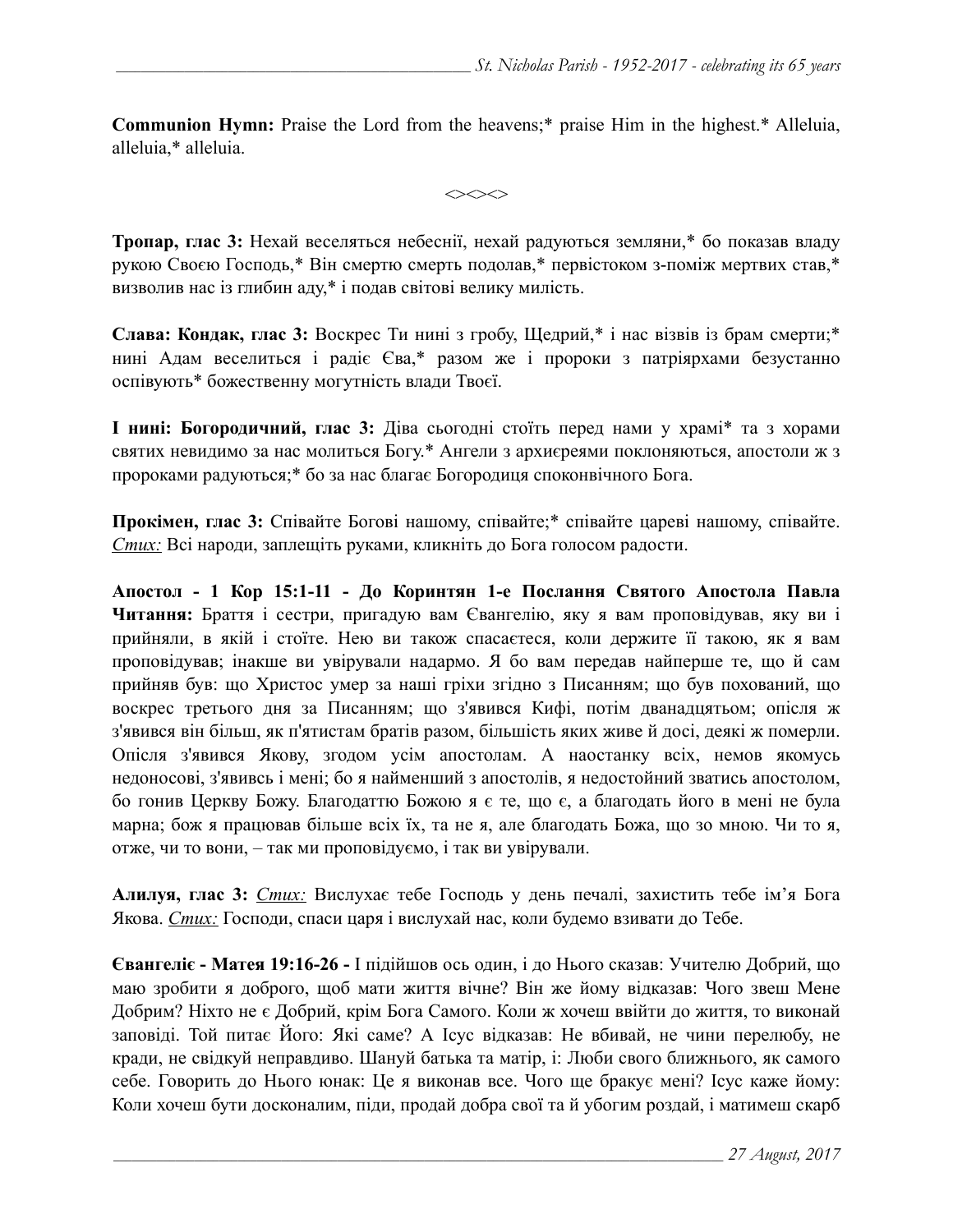ти на небі. Потому приходь та й іди вслід за Мною. Почувши ж юнак таке слово, відійшов, зажурившись, бо великі маєтки він мав. Ісус же сказав Своїм учням: Поправді кажу вам, що багатому трудно ввійти в Царство Небесне. Іще вам кажу: Верблюдові легше пройти через голчине вушко, ніж багатому в Боже Царство ввійти! Як учні ж Його це зачули, здивувалися дуже й сказали: Хто ж тоді може спастися? А Ісус позирнув і сказав їм: Неможливе це людям, та можливе все Богові.

**Причасний:** Хваліте Господа з небес,\* хваліте Його на висотах. Алилуя, алилуя, алилуя!



- ✦**THE HOLODOMOR NATIONAL AWARENESS TOUR BUS**, will be at the **Royal BC Museum** *(parked on the sidewalk over by the Carillon Tower)* on **Sunday 3 September, 10 am to 5 pm** and **Monday 4 September 10 am to 4 pm.** Admission is free. Donation box (for cash or cheque) will be available. Cheque payable to: CANADA UKRAINE FOUNDATION (HOLODOMOR TOUR BUS ... VICTORIA)
- ✦**HAPPY BIRTHDAY** to MOTRIA KOROPECKY and all those who celebrated their birthdays this past week. May the Lord Our God continue to bless you abundantly and the Holy Mother of God protects you at all times. Многая Літа!
- ✦**PRAYER REQUEST:** Please keep in your prayers ARTHUR BOBAY, who had surgery this past week, and other members of our parish, our family and friends who are ailing, in hospitals, nursing homes and those who are not able to join actively in their community.
- ✦**PILGRIMAGE TO THE HOLY LAND:** October 12-24, 2017. Walk in the footsteps of Jesus; an unforgettable experience with Fr, Joe Ostopowich, Sr. Angelica SSMI, brother & sister pilgrims. For details and price call Myrna Arychuk at 604.617.7200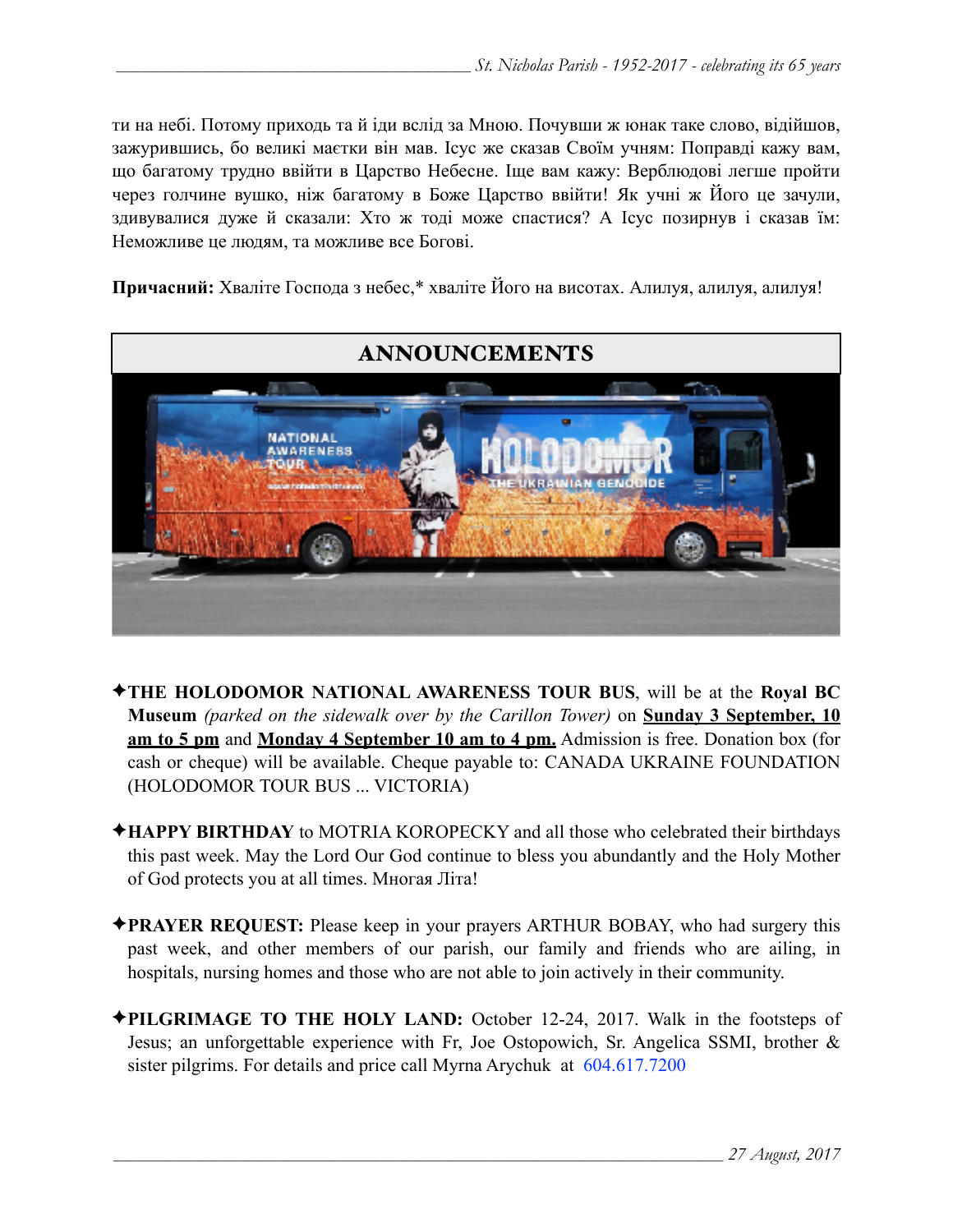- ✦**TRAVELING ICON:** Anyone interested in gracing their home with Christ The Teacher Icon can call Darlene DeMerchant at 250.727.3837
- ✦**ISLAND CATHOLIC SCHOOLS**, Victoria invites applications for: Full-time Executive Assistant to the Superintendent of Schools and the Office of Religious Education. Details are posted on <http://cisdv.bc.ca/employment-opportunities.php>
- ✦**PARISH CALENDAR OF BIRTHDAYS & ANNIVERSARIES:** If you would like to be included in our Parish Calendar of Birthday and Anniversary celebrations, please put date in our calendar located at the church vestibule. Each week, we will list the names in our parish bulletin so we can celebrate these happy occasions together!
- ✦**JOIN OUR CHOIR:** Do you enjoy singing? Please consider joining our St Nicholas Parish Choir and remember that we ALWAYS looking for new members! Contact Motria Koropecky for details at 250.658.3051
- ✦**CATECHISM ANNOUNCEMENT:** "*And they were bringing to Him also the infants, in order that He may be touching them; but after the disciples saw it, they rebuked them. But Jesus called them to Himself and said, Let alone the little children to come to Me, and cease hindering them; for of such is the kingdom of God*." We are happy to welcome all children to our St. Nicholas The Wonderworker catechism program. Weekly classes are scheduled Sunday morning during Divine Liturgy. We want your children to learn more about their Catholic faith, sacred scripture, feast days, and religious practices and customs of the Ukrainian Catholic church. If you have any questions, please do not hesitate to contact Marian Chalifoux at 250.507.1005
- ✦**THRIFTY'S PRE-PAID FOOD CARDS** We all have to buy groceries. Why not have 6% of it returned back to the church at no extra charge! Cards are available in \$100, \$200, and \$500 denominations. Talk to Alec after today's liturgy to pre- order your cards. We need to sell A LOT of them! We encourage you to consider purchasing them for yourselves as gifts too.
- ✦**SUNDAY COFFEE VOLUNTEERS** act as hosts and serve light refreshments following the Sunday morning Divine Liturgy, providing an opportunity for the faithful to socialize with friends and visitors following their shared worship experience. We thank all of our parishioners who kind volunteer to serve refreshments. Whether you are new to the Parish, or are a longtime members, please join us for coffee.
- ✦**BE A STEWARD:** Have you ever wondered what more can you do to help our parish? Here are some suggestions: **Steward** of property security; **Steward** of grounds cleaning; **Steward** of cleaning church; **Steward** of church linen; **Steward** of outreach; **Steward** of caring; **Steward** of prayer; **Steward** of service. Quite often, our homebound or senior members, once active in their younger years, want to find purpose in their senior years. It's not only about doing but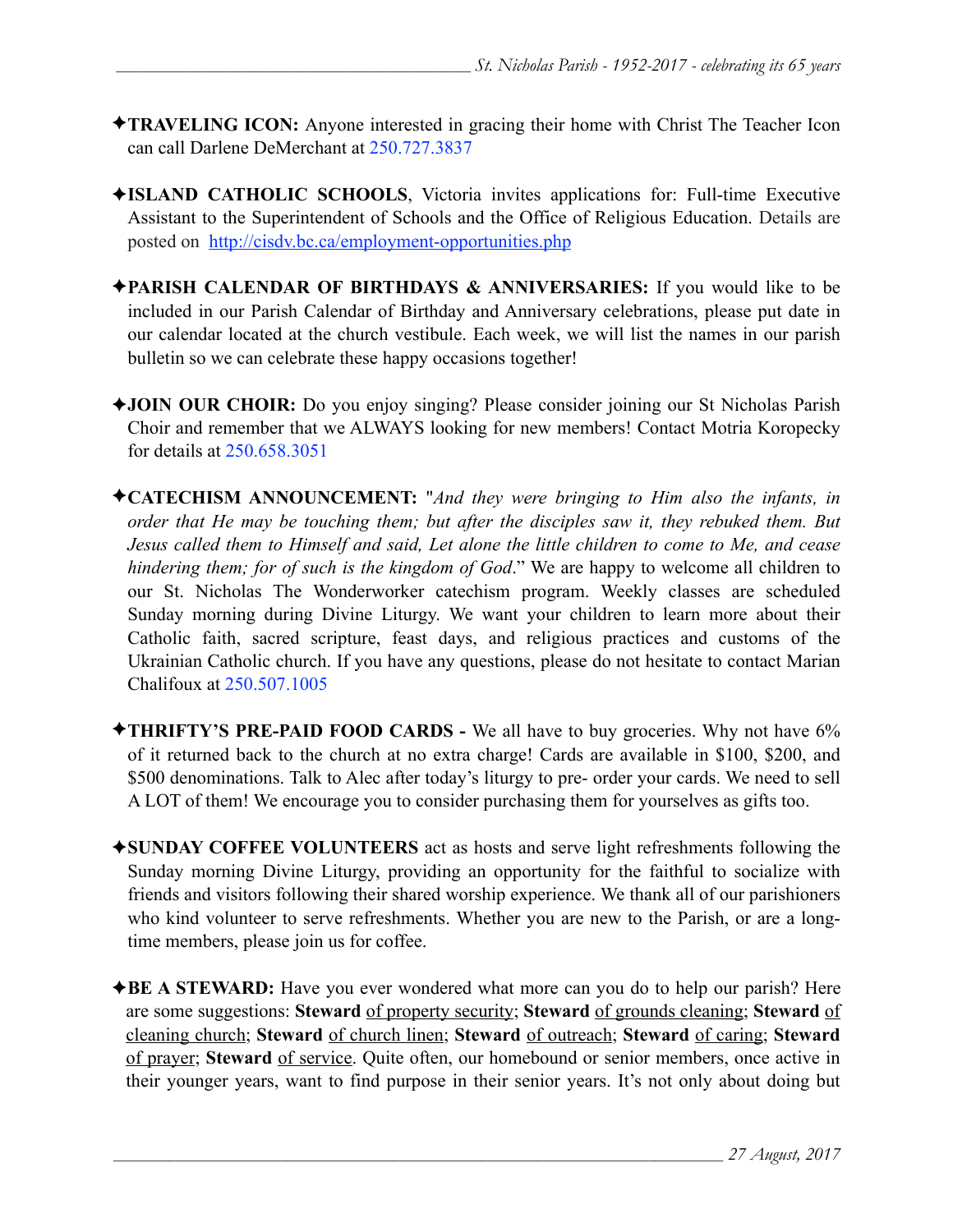about "BEING" present to others. Contact Fr. Yuriy **OR** Darlene DeMerchant for more information. You will be amazed how "BEING" can make a difference.

## WHAT AN ACADEMIC INSTITUTE IN CANADA MEANS FOR UKRAINIAN CATHOLICS

A longtime institute on Eastern Christianity has played a pivotal role in restoring the Ukrainian Greek Catholic Church after the fall of communism, and it now has a new home in Toronto.

 Bishop Borys Gudziak of the Ukrainian Eparchy of Saint Volodymyr the Great of Paris, said the [Sheptytsky Institute](http://www.sheptytskyinstitute.ca/) is "the window through which North America, especially Canada, can see the Eastern Christian world in all its diversity." He was quoted in [a report from St.](https://stmikes.utoronto.ca/spotlight/sheptytsky-comes-to-campus/)  [Michael's College.](https://stmikes.utoronto.ca/spotlight/sheptytsky-comes-to-campus/)

The Metropolitan Andrey Sheptytsky Institute of Eastern Christian Studies now resides on the campus of the University of St. Michael's College at the University of Toronto. The institute becomes a part of the Toronto School of Theology, which has three Catholic graduate facilities as well as theological faculties representing the United Church of Canada and the Presbyterians.

Students seeking Master of Divinity or Master of Arts degrees through the institute may study topics including liturgy, church history, and systematic theology.

While the institute's foundation is in the Ukrainian Byzantine tradition, it has an interest in all forms of Eastern Christianity, including Catholic, Orthodox, Coptic, and Assyrian.

 "We want to be a place that allows the Copts to tell their story at one of the great universities of the world  $-$  a story of martyrdom, a story of perseverance," said Father Andriy Chirovsky, the institute's founding scholar.

He founded the institute "to help the rebirth of our Church in North America" as well as to help other Churches, both Catholic and Orthodox, he said.

Instructors from the institute began to teach in Ukraine shortly before the Soviet Union's unexpected collapse. Their work continued after Ukraine became independent.

When the institute was founded in 1986, the Ukrainian Catholic Church was still illegal in its homeland. Harsh Soviet laws were enacted in 1939, at a time when the Church had 3,000 priests. In 1986, there were only 300 priests remaining. Their average age was 70 years.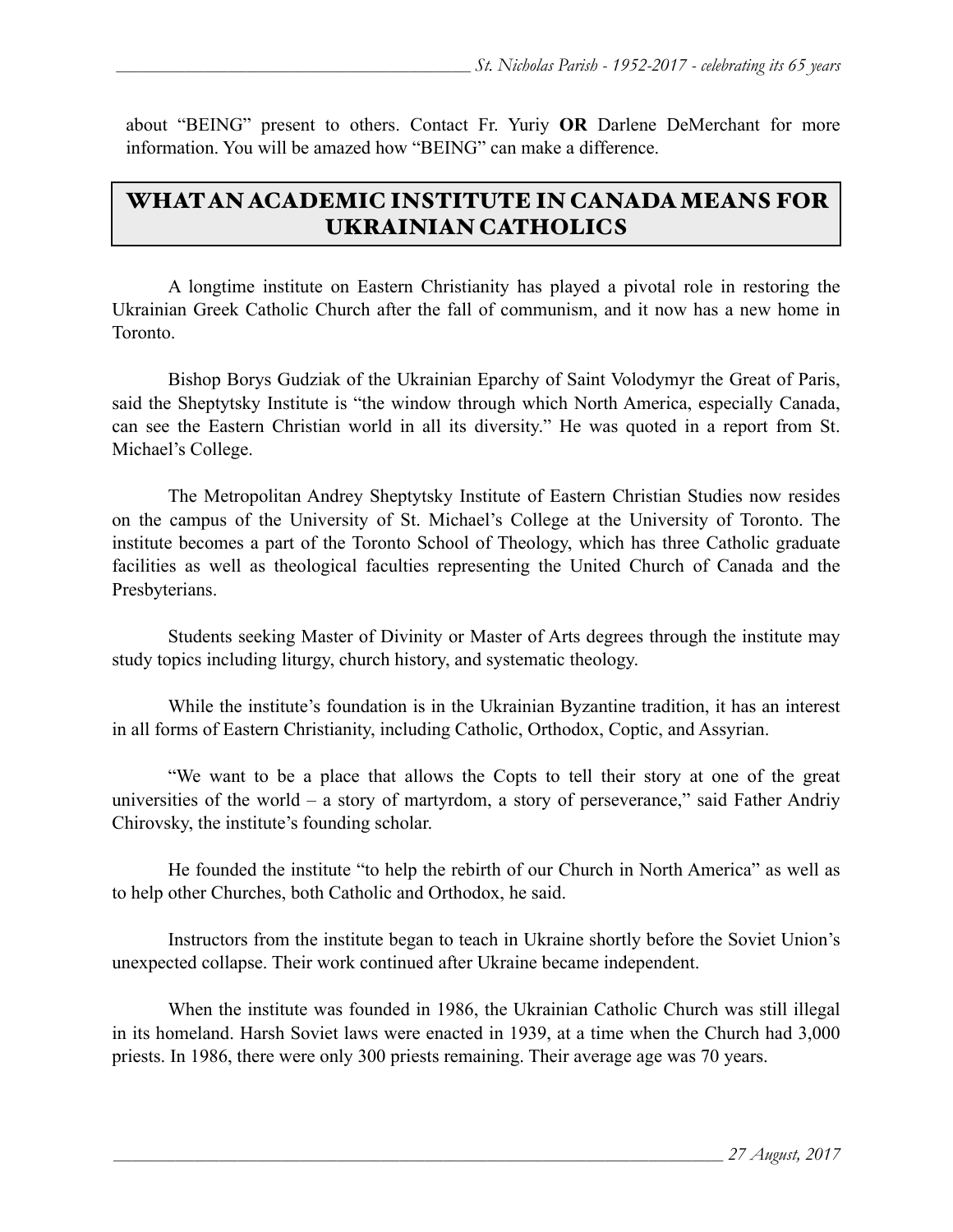After the Nazi occupation of Ukraine, Soviet rule mandated the forced liquidation of the Ukrainian Catholic Church, but after the fall of the Soviet Union the Church witnessed rapid growth.

The Sheptytsky Institute's director, Father Peter Galadza, said the number of Ukrainian Catholic priests is once again at pre-World War II levels.

The institute's namesake, Metropolitan Andrey Sheptytsky, is said to have predicted both the annihilation of his Church and its resurgence. His cause for beatification is being pursued.

Metropolitan Andrey was born to a polonized Ukrainian aristocratic family in 1865. He became metropolitan at the age of 36 and lived under seven successive governments before his death in 1944 at the age of 79.

Bishop Gudziak described Venerable Sheptytsky as "one of the greatest churchmen of the last hundred years." His Church had 3 to 4 million members whose communities are now found across the entire globe: Siberia, Egypt, Western Canada, and Argentina. Metropolitan Andrey visited his flock in Western Europe and the Americas.

The institute that bears his name was founded at the Catholic Theological Union in Chicago, and moved to St. Paul's University in Ottawa in 1990.

 Its new home is Windle House, a Victorian mansion built in 1897. The house includes offices for professors and administrators, a seminar room, a reading room, and a student lounge.

 About 500 people attended the July 25 blessing and garden party that welcomed the centre and rededicated Windle House. Attendees included Cardinal Thomas Collins of Toronto.

Cardinal Collins, a member of the Congregation for the Eastern Churches, said the institute's ministry reflects "the richness of the Catholic Church, the diversity and the beauty."

Bishop Gudziak, who is also president of the Ukrainian Catholic University, said the institute will help advance the example of its namesake in meeting the challenges of the 20th century. In the bishop's view, the Ukrainian Catholic Church has become "an unwilling expert" at "how to stand up to authoritarianism and totalitarianism."

"Today there is, globally, an increase in authoritarian rule … Whether it's for Christians of the Middle East, or Christians in the former Soviet Union, or Christians in the Far East, whether it's people of good will in many countries and contexts today — the issue of human dignity, of human freedom, is foremost," said Bishop Gudziak, according to The Catholic Register.